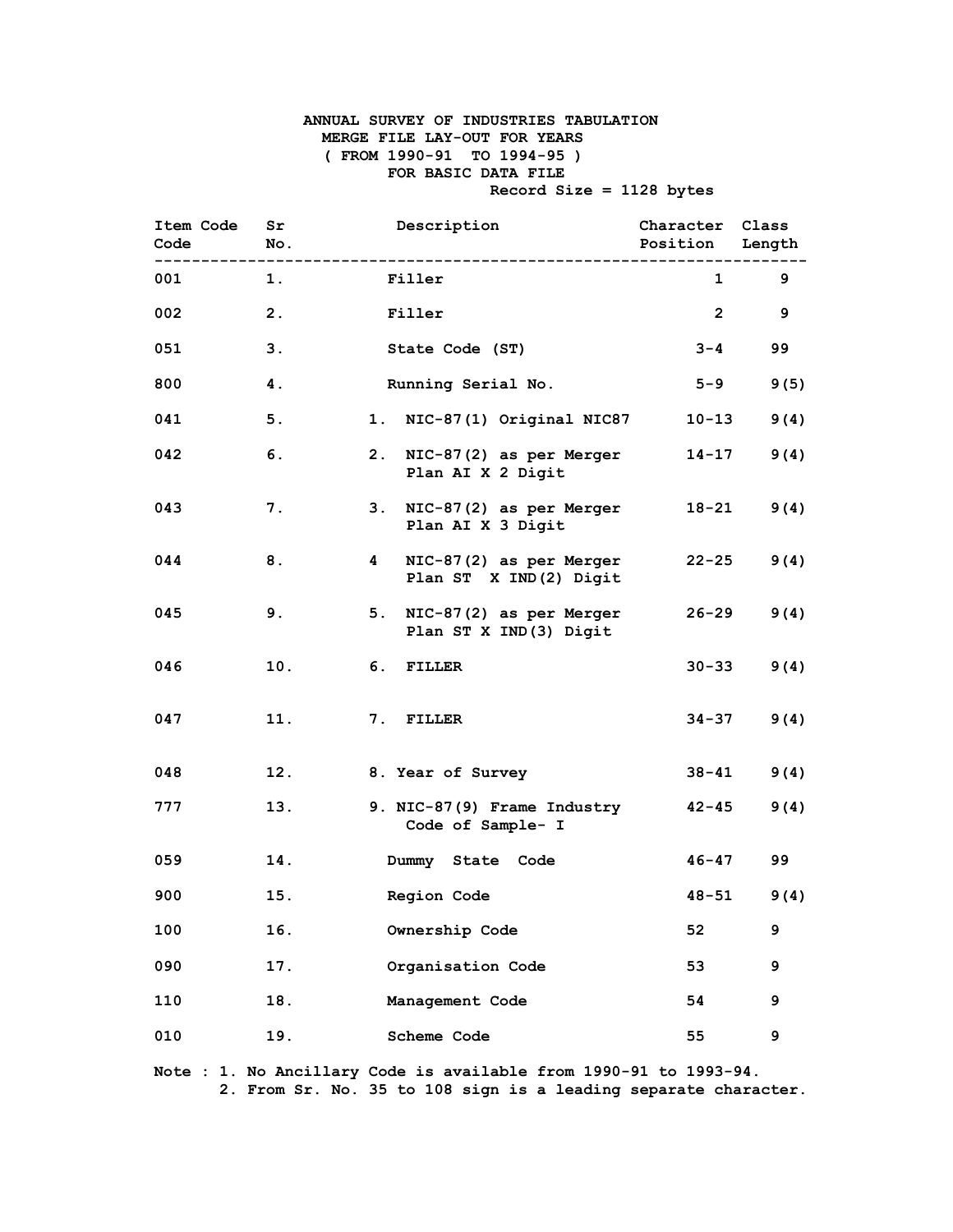## **ANNUAL SURVEY OF INDUSTRIES TABULATION MERGE FILE LAY-OUT FOR YEARS ( FROM 1990-91 TO 1994-95 ) Record Size = 1128 bytes**

| Code No. No.            |      | Item Sr Occurence Description<br>------------------ |                                             | Character Class<br>Position Length |       |  |
|-------------------------|------|-----------------------------------------------------|---------------------------------------------|------------------------------------|-------|--|
| 052                     | 20.  |                                                     | District Code                               | $56 - 57$                          | 9(2)  |  |
| 053                     | 21.  |                                                     | <b>Block Code</b>                           | 58-59                              | 9(2)  |  |
| 020                     | 22.  |                                                     | Serial No. as given in Schedules            | 60-64                              | 9(5)  |  |
| 030                     | 23.  |                                                     | Permanent Serial No.                        | 65-69                              | 9(5)  |  |
| 060                     | 24.  |                                                     | Location Code                               | 70 —                               | 9     |  |
| 070                     | 25.  |                                                     | Area Code                                   | 71 —                               | 9     |  |
| 080                     | 26.  |                                                     | Year of Initial Production                  | 72–75                              | 9(4)  |  |
| 081                     | 27.  |                                                     | Year of Initial Production Code             | 76                                 | 9     |  |
| 140                     | 28.  |                                                     | Open-Close Code                             | 77                                 | 9     |  |
| 120                     | 29.  |                                                     | <b>Power Code</b>                           | 78                                 | 9     |  |
|                         | 30.  |                                                     | Capital Code for Table                      | 79-80                              | 99    |  |
|                         | 31.  |                                                     | Capital Code for Table                      | 81-82                              | 99    |  |
|                         | 32.  |                                                     | Employment Code for Table                   | 83-84                              | 99    |  |
|                         | 33.  |                                                     | Gvpm-Code for                               | $85 - 86$                          | 99    |  |
| 650                     | 33A. |                                                     | Ancillary Code                              | 87                                 | 9     |  |
| $\sim 100$ km s $^{-1}$ | 34.  |                                                     | Multiplier                                  | 88-90                              | 9V99  |  |
| 130                     |      | 35. 1.                                              | No. of Factories                            | 91-104                             | 9(14) |  |
| $\sim$ $-$              | 36.  | 2.                                                  | Filler                                      | 105-118                            | 9(14) |  |
| 660                     | 37.  | 3.                                                  |                                             | 119-132                            | 9(14) |  |
| 160                     | 38.  | 4.                                                  | Registered Units<br>Fixed Capital (Opening) | 133-146                            | 9(14) |  |
| 170                     |      | 39.5.                                               | Fixed Capital ( Closing )                   | 147-160                            | 9(14) |  |
|                         |      | $- 40. 6.$                                          | Filler                                      | 161-174                            | 9(14) |  |
| 580 41.                 |      | 7.                                                  | Total Rent                                  | 175-188                            | 9(14) |  |
| 150                     |      | 42.                                                 | Gross Value of Plant & Machinery            | 189-202                            | 9(14) |  |
| 240                     | 43.  | 9.                                                  | Total Inventory (Opening)                   | 203-216                            | 9(14) |  |
| 250                     | 44.  | 10.                                                 | Total Inventory ( Closing )                 | 217-230                            | 9(14) |  |
| 260                     | 45.  | 11.                                                 | Working Capital ( Opening )                 | 231-244                            | 9(14) |  |
| 270                     | 46.  | 12.                                                 | Working Capital ( Closing )                 | 245-258                            | 9(14) |  |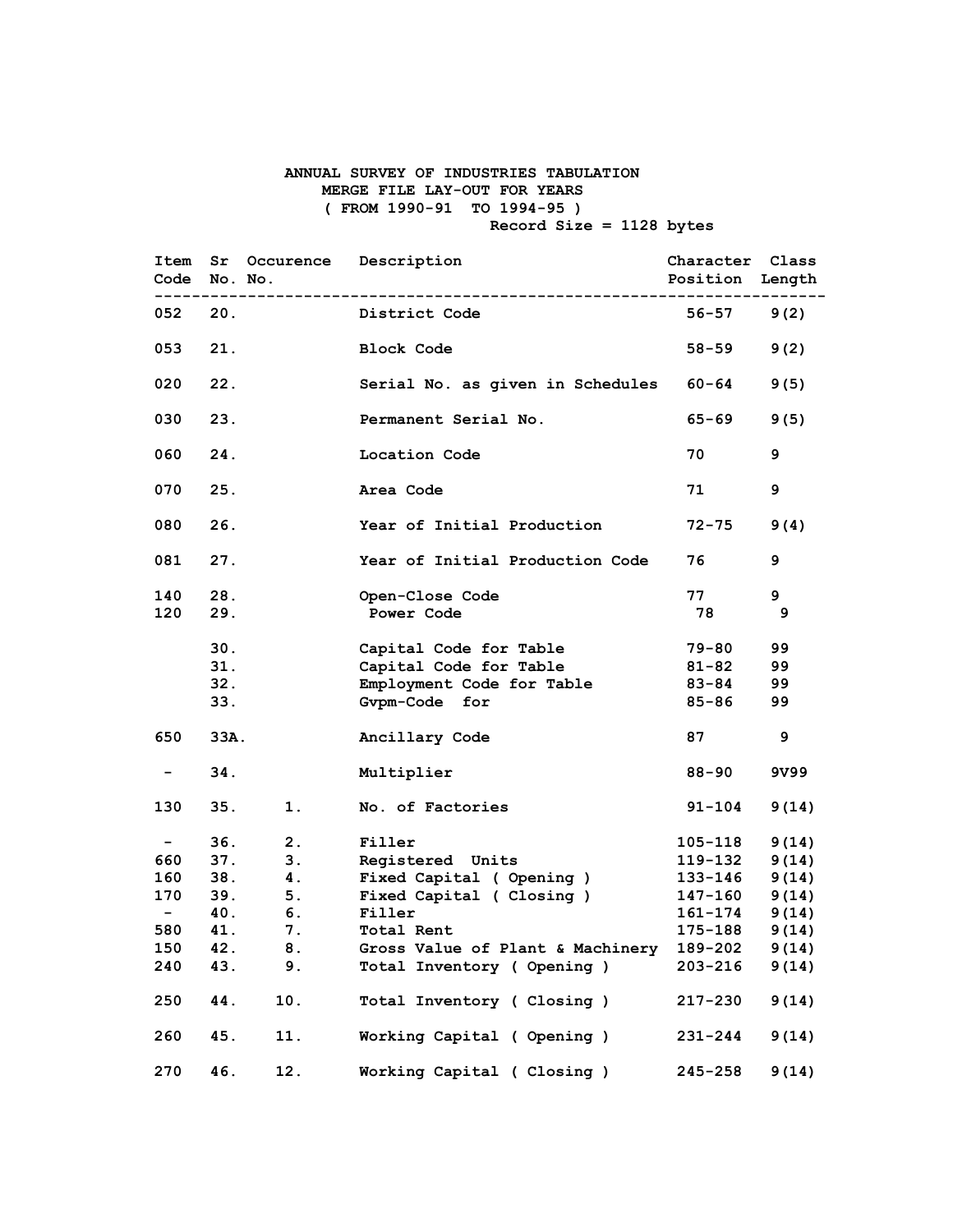## **ANNUAL SURVEY OF INDUSTRIES TABULATION MERGE FILE LAY-OUT FOR YEARS ( FROM 1990-91 TO 1994-95 )**

 **Record Size = 1128 bytes** 

| Item Sr          | Code No. | ence No.       | Occur- Description                                    | Character Class<br>Position Length |        |
|------------------|----------|----------------|-------------------------------------------------------|------------------------------------|--------|
|                  |          |                | 280 47. 13. Outstanding Loans (Opening) 259-272 9(14) |                                    |        |
| 290              | 48.      |                | 14. Outstanding Loans (Closing) 273-286               |                                    | 9(14)  |
| 310              | 49.      |                | 15. Mandays Employees                                 | 287-300                            | 9(14)  |
| 320              | 50.      |                | 16. Workers (Nos.)                                    | 301-314                            | 9 (14) |
| 340              | 51.      |                | 17. Total Persons Engaged                             | 315-328                            | 9(14)  |
| 350              | 52.      | 18.            | Wages to Workers                                      | 329-342                            | 9(14)  |
|                  | 360 53.  |                | 19. Salaries to Employees                             | $343 - 356$ $9(14)$                |        |
|                  | 380 54.  |                | 20. Bonus to Employees                                | $357 - 370$ 9(14)                  |        |
|                  | 640 55.  |                | 21. Addition due to Revaluation                       | $371 - 384$ 9(14)                  |        |
|                  |          |                |                                                       |                                    |        |
|                  | 410 56.  |                | 22. Total value of Benefits                           | 385-398                            | 9(14)  |
| 430              | 57.      | 23.            | <b>Fuels Consumed</b>                                 | 399-412                            | 9(14)  |
| 440              | 58       | 24.            | Material Consumed                                     | 413-426                            | 9(14)  |
| 450              | 59.      |                | 25. Other Expenditure                                 | 427-440                            | 9(14)  |
| $-$              | 60.      | 26.            | Filler                                                | 441-454                            | 9(14)  |
| 480              | 61.      |                | 27. Total Input                                       | 455-468                            | 9(14)  |
| 590              | 62.      | 28.            | <b>Interest</b>                                       | 469-482                            | 9(14)  |
| 490              | 63.      |                | 29. Receipts from Services<br>rendered to others      | 483-496                            | 9(14)  |
| $\sim$ 100 $\mu$ |          | 64 30. Product |                                                       | 497-510                            | 9(14)  |
|                  |          |                | 530 65. 31. Other Output/receipts                     | $511 - 524$ 9(14)                  |        |
| 550 66.          |          | 32             | Total Output                                          | 525-538                            | 9(14)  |
| 560              | 67.      | 33.            | Depreciation                                          | 539-552                            | 9(14)  |
|                  | 570 68.  | 34.            | Value Added                                           | 553-566                            | 9(14)  |
| 180              | 69.      | 35.            | Stock Of Material fuels<br>Stores etc. (Opening)      | 567-580                            | 9(14)  |
| 190              | 70.      | 36.            | Stock Of Materials fuels<br>Stores etc. ( Closing )   | 581-594                            | 9(14)  |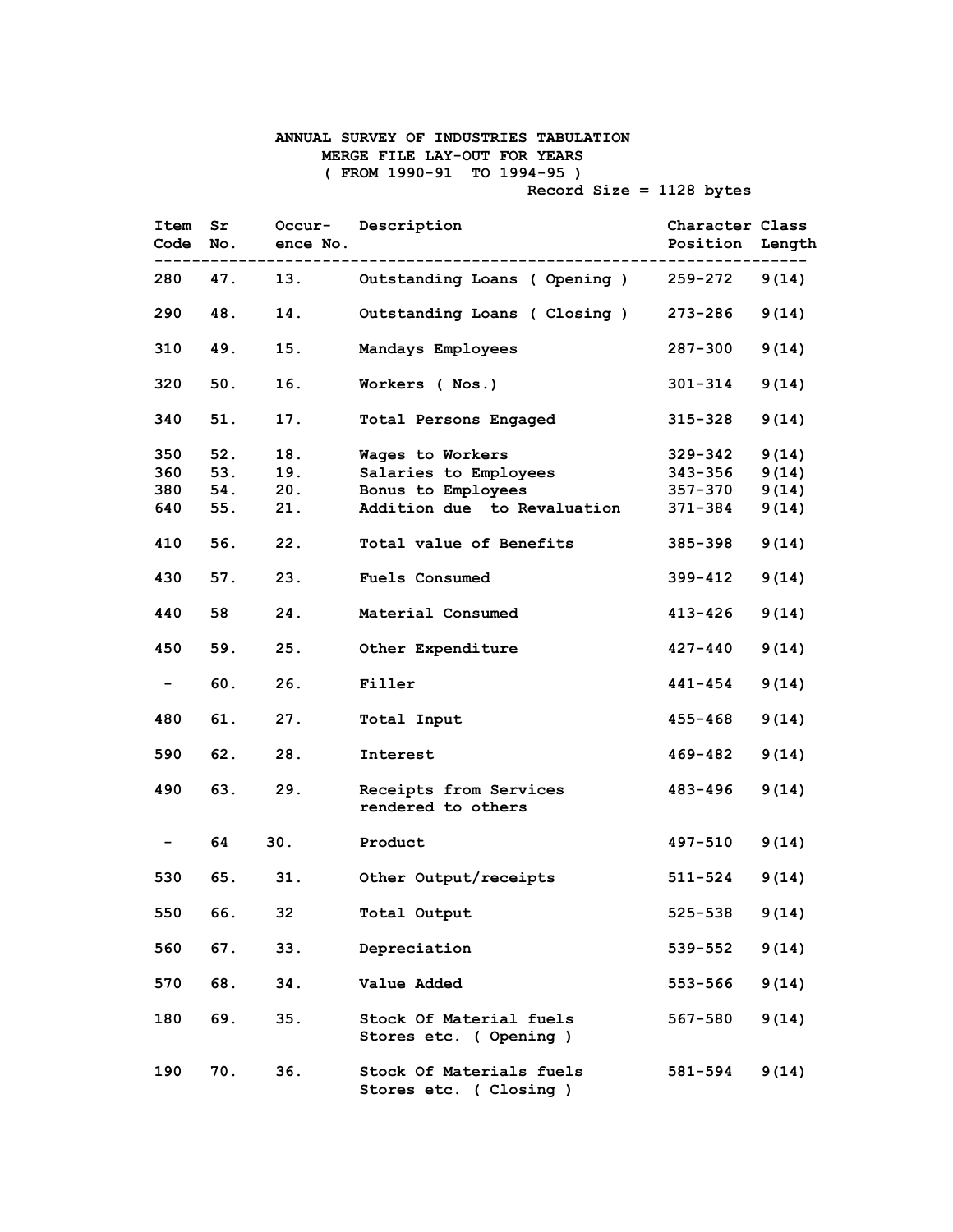|     |            |            | ANNUAL SURVEY OF INDUSTRIES TABULATION                          |                    |                |
|-----|------------|------------|-----------------------------------------------------------------|--------------------|----------------|
|     |            |            | MERGE FILE LAY-OUT FOR YEARS<br>( FROM 1990-91<br>$TO$ 1994-95) |                    |                |
|     |            |            | Record Size = $1128$ bytes                                      |                    |                |
| Sr  | Occur-     |            | Description                                                     | Character Class    |                |
| No. | ence       | No.        |                                                                 | Position Length    |                |
| 200 | 71.        | 37.        | Stock Of Semi-Finished                                          | 595-608            | 9(14)          |
|     |            |            | Goods<br>(Opening)                                              |                    |                |
| 210 | 72.        | 38.        | Stock Of Semi-Finished<br>(Closing)<br>Goods                    | $609 - 622$        | 9 (14)         |
| 220 | 73.        | 39.        | <b>Stock Of Finished</b><br>Goods<br>(Opening)                  | 623-636            | 9(14)          |
| 230 | 74.        | 40.        | Stock Of Finished Goods<br>(Closing)                            | 637-650            | 9(14)          |
| 540 | 75.        | 41.        | Increase in Stock of Finished<br>Goods                          | 651-664            | 9(14)          |
| 300 | 76.        | 42.        | All Workers Mandays                                             | 665-678            | 9(14)          |
| 370 | 77.        | 43.        | Bonus Paid to Workers                                           | 679-692            | 9(14)          |
| 330 | 78.        | 44.        | All Employees (Nos.)                                            | 693-706            | 9(14)          |
|     | 79.        | 45.        | Filler                                                          | 707-720            | 9 (14)         |
| 420 | 80.        | 46.        | Labour Cost                                                     | 721-734            | 9(14)          |
| 390 | 81.        | 47.        | Contribution to Provident &<br>Other Funds                      | 735-748            | 9(14)          |
|     | 82.<br>83. | 48.<br>49. | Sub-Total<br>Filler                                             | 749-762<br>763-776 | 9(14)<br>9(14) |
| 400 | 84.        | 50.        | Workmen and Staff Welfare<br><b>Expenses</b>                    | 777-790            | 9(14)          |
|     | 85.        | 51.        | Filler                                                          | 791-804            | 9(14)          |
|     | 86.        | 52.        | Invested Capital                                                | $805 - 818$        | 9(14)          |
|     | 87.        | 53.        | Wages to Workers<br>( Including Bonus to Workers )              | 819-832            | 9 (14)         |
|     | 88.        | 54.        | Total<br>Emoluments                                             | 833-846            | 9 (14)         |
|     | 89.        | 55.        | Other Input                                                     | 847-860            | 9(14)          |
|     | 90.        | 56.        | Net Income                                                      | 861-874            | 9(14)          |
|     | 91.        | 57.        | Value of addition to Fixed<br>Capital                           | 875-888            | 9(14)          |
| 500 | 92.        | 58.        | Variation in Stock of Semi-<br>Finished Goods                   | 889-902            | 9 (14)         |